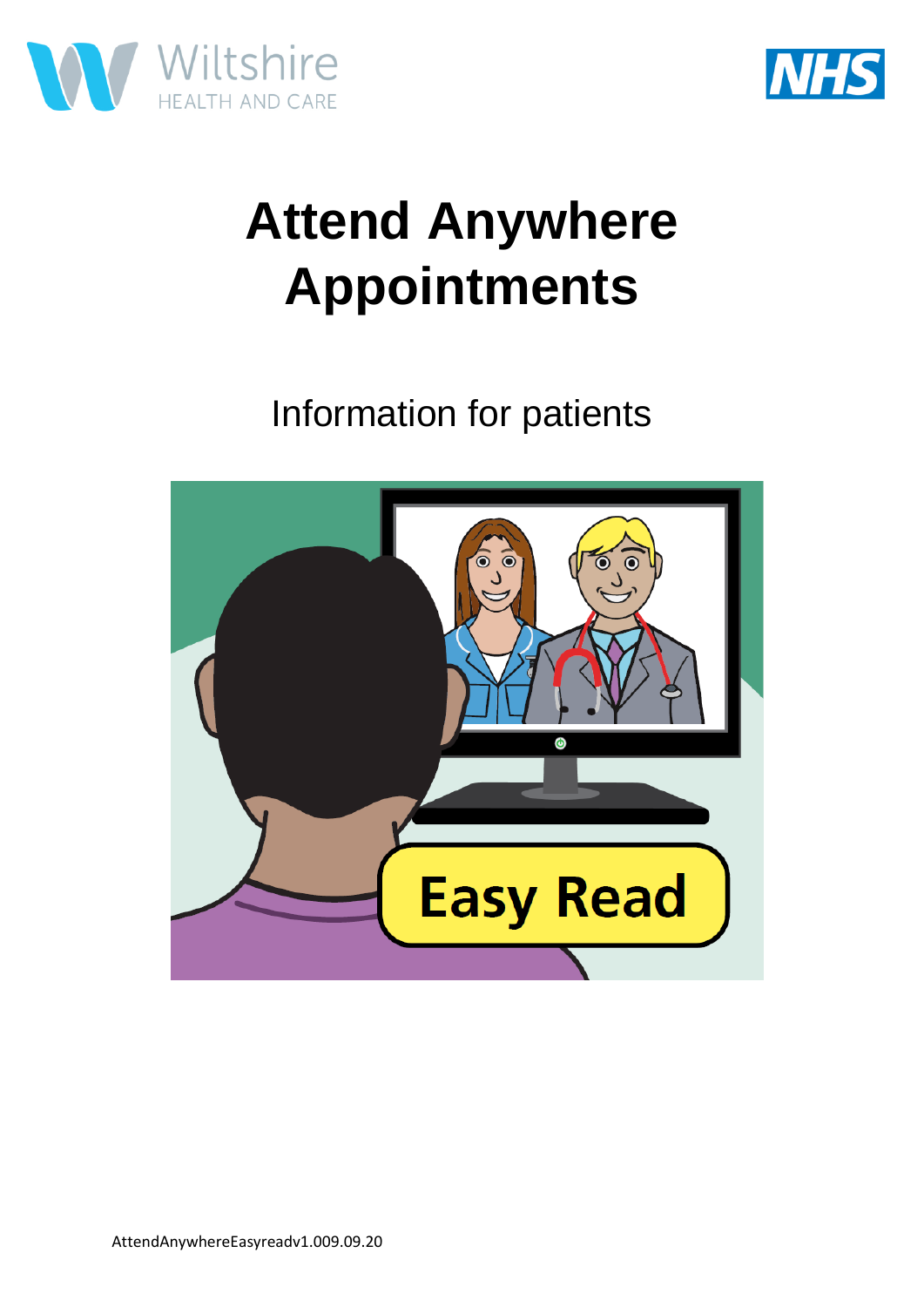





This booklet uses **easy words** and **pictures**. You might want help to read this.



Some visits **don't** need to be **face to face**.





Instead of a visit we can **speak** using a **computer, tablet** or your **phone**.



You **need** to have an **internet** connection to do this.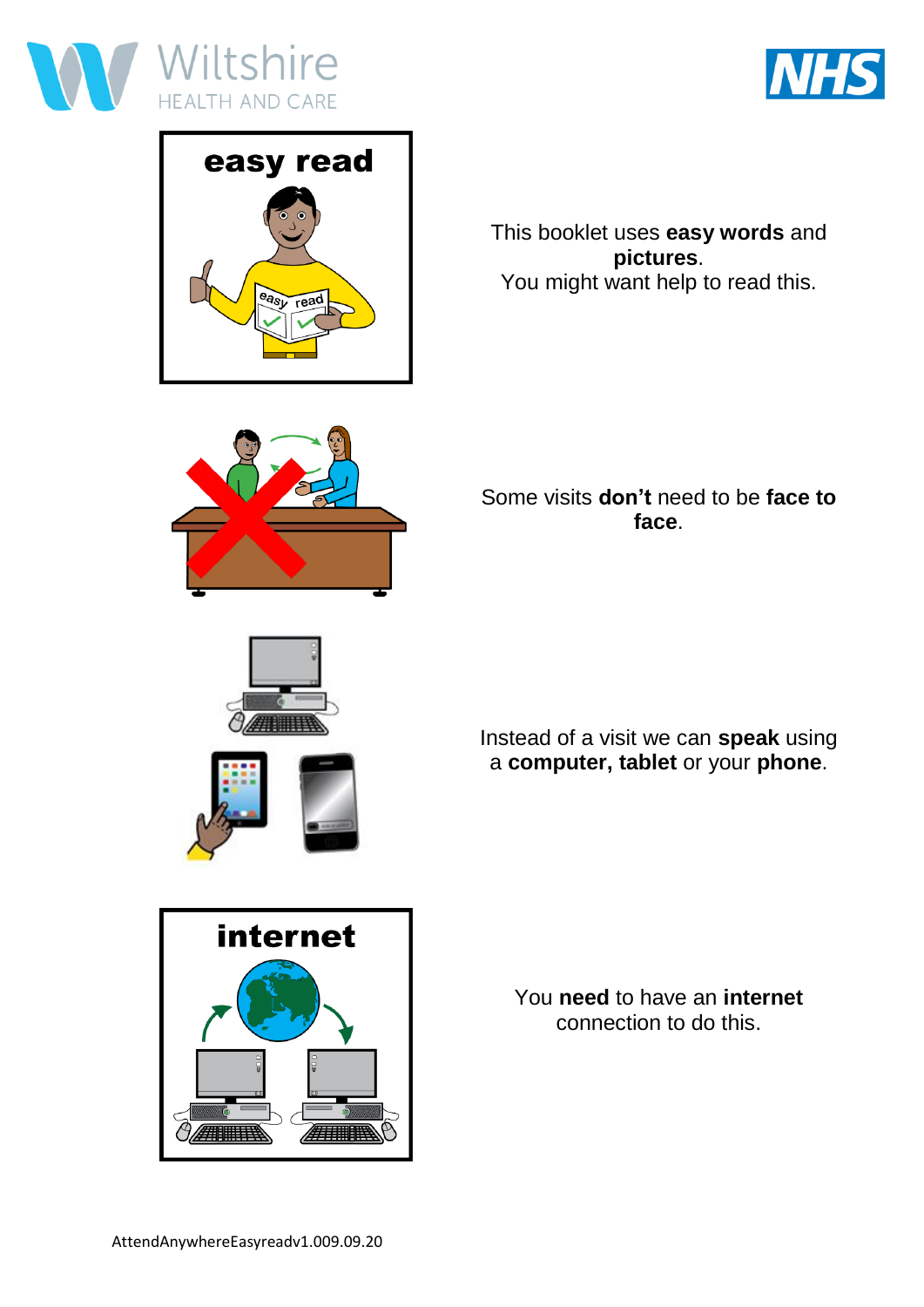





chrome

private information

 $\circ$ 

Your computer, tablet or phone needs to have a **camera** and a **microphone** on it.



## You need to use google **Chrome** or **Safar**i.

You will be talking about **private information**. You need a **private place** to do this such as a bedroom.



You can **ask** someone to **help** you.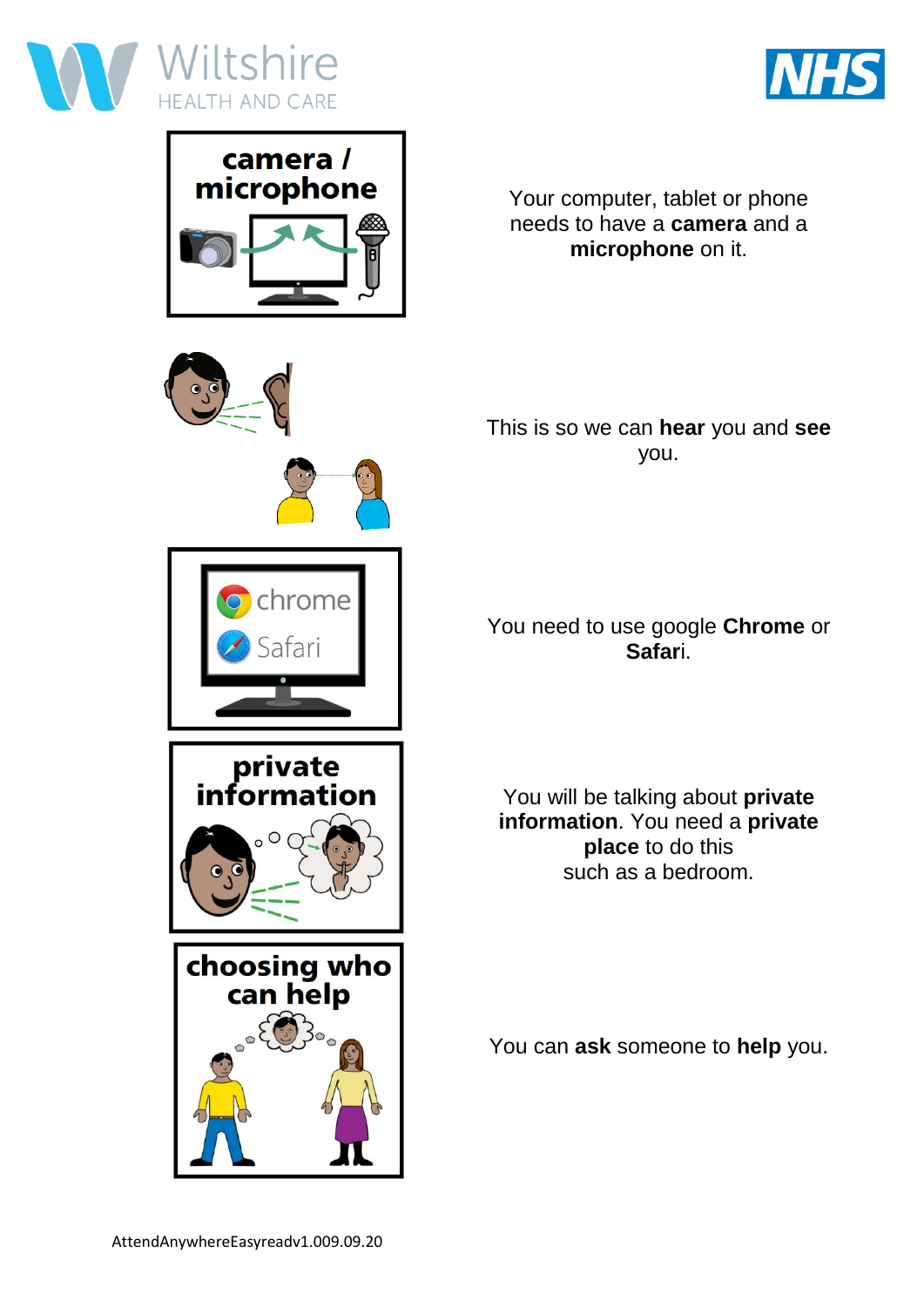



|           |                                   |                                  |                                      | God Linners B |
|-----------|-----------------------------------|----------------------------------|--------------------------------------|---------------|
|           |                                   | Google                           |                                      |               |
|           | Q. Search Coogle or type a URL    |                                  | ÷.                                   |               |
|           |                                   | $+$                              |                                      |               |
|           |                                   | WebSires<br><b>Arist showing</b> |                                      | $Z$ tusterior |
| Bardon Ch | Sunformance.<br><b>Favourites</b> | sheds a dur.                     | TECTAKE LD.<br>TOMOGRN'S GILL        | El Fevourites |
|           |                                   |                                  | <b>YAFFOOT</b>                       |               |
|           | Resplit<br><b>Barm</b>            | Coople                           | Yunco<br>Adley 31's 7<br>Christen E. |               |
|           | D<br>Delivering<br>Effective S.L. |                                  |                                      |               |

## **Copy and paste** the **link** below into **chrome or safari** <https://nhs.vc/learning-disabilities-health-team>



Click the **test call** to check everything works.



If your equipment is **not working**, please **phone** to tell the **person** you are **meeting**.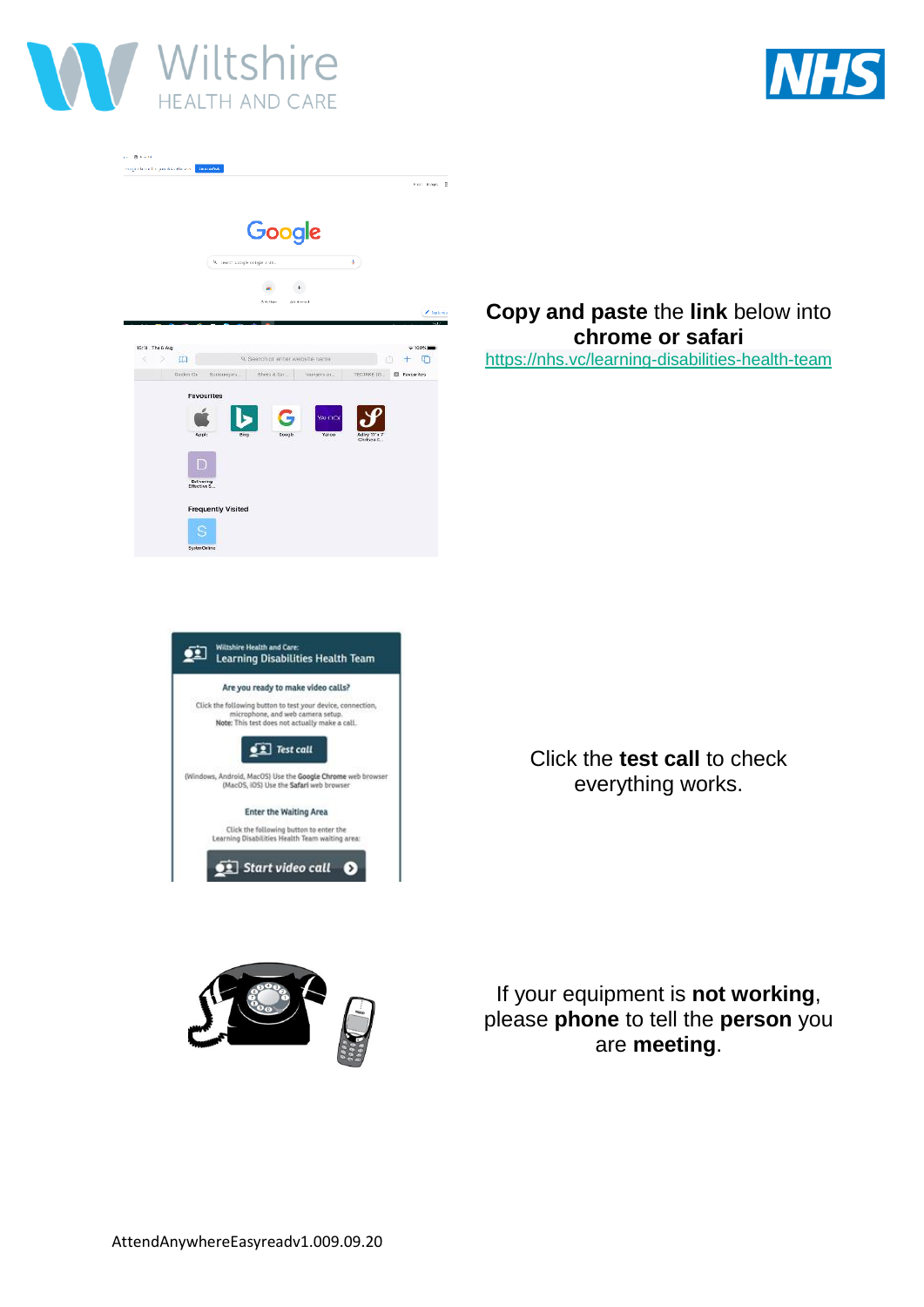





If your equipment works, click **Start video call**.

| Video Call Setup                                               |      |                           |        | $\sim$ Pestart |  |
|----------------------------------------------------------------|------|---------------------------|--------|----------------|--|
| Wiltshire Health and Care                                      |      |                           |        |                |  |
| Walting Area: Learning Disabilities Health Team                |      |                           |        |                |  |
| The person this call is about:<br><sup>*</sup> Mandatory Field |      |                           |        |                |  |
| First Name <sup>®</sup>                                        |      |                           |        |                |  |
| Last Name <sup>®</sup>                                         |      |                           |        |                |  |
| Date of Birth"                                                 | idd. | / jmm                     | Vivoro |                |  |
| Phone <sup>®</sup>                                             |      | 01632 000 000             |        |                |  |
|                                                                |      | Where can you be reached? |        |                |  |

I accept the Terms of Use and Privacy Policy and agree that NHS<br>England Attend Anywhere uses cookies in accordance with its Cookie Policy Ś Continue

**Type** your **information** into the boxes.

It will ask you to **click** this **box** to agree to the terms and conditions.



If you want **further information** about this, **phone** us.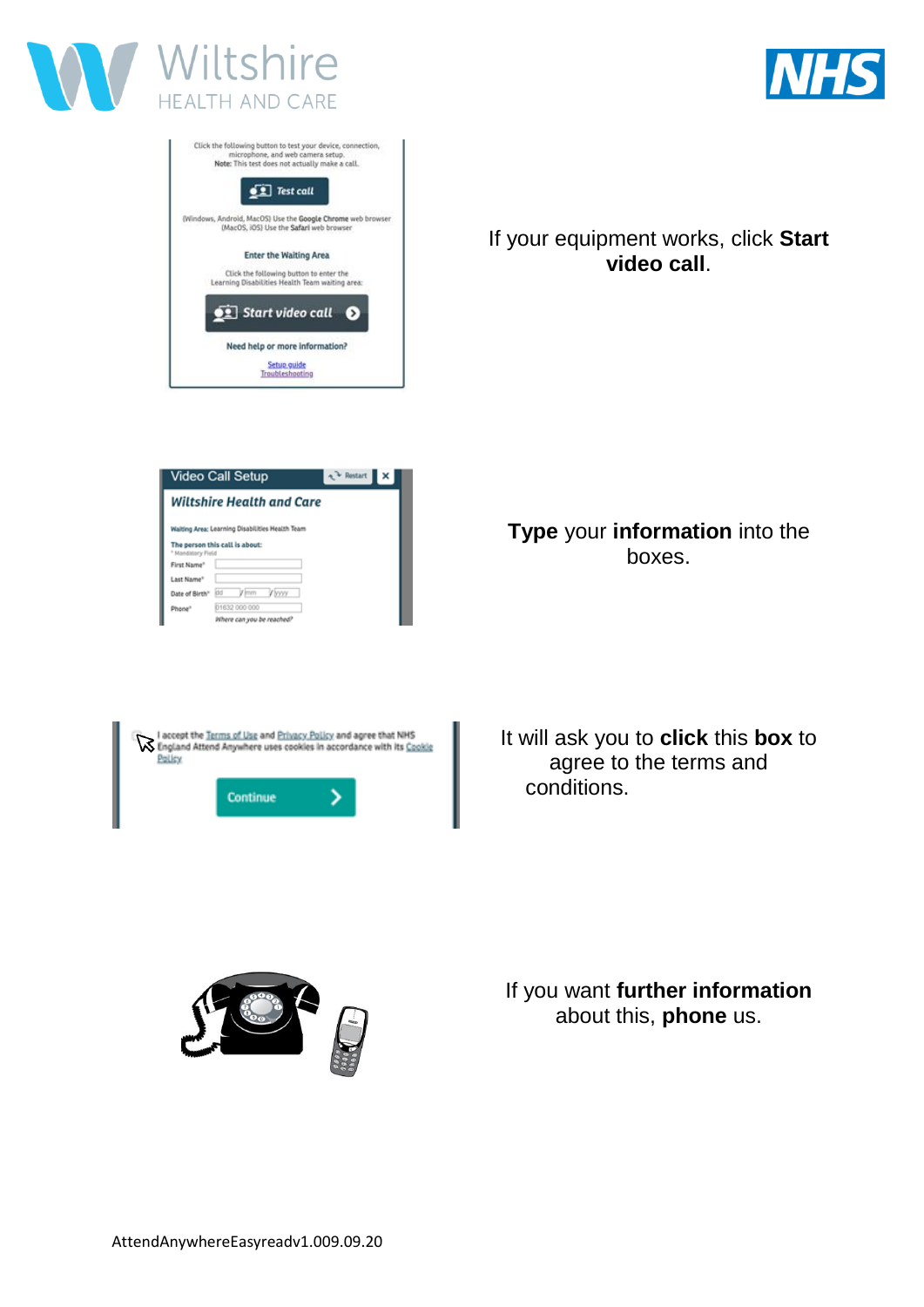

|--|

|                        | Video Call Setup                                                                                                                                                                                                                                                                                                      | + Pestart |  |
|------------------------|-----------------------------------------------------------------------------------------------------------------------------------------------------------------------------------------------------------------------------------------------------------------------------------------------------------------------|-----------|--|
|                        | <b>Wiltshire Health and Care</b>                                                                                                                                                                                                                                                                                      |           |  |
|                        | Waiting Area: Learning Disabilities Health Team                                                                                                                                                                                                                                                                       |           |  |
| * Mandatory Field      | The person this call is about:                                                                                                                                                                                                                                                                                        |           |  |
| First Name*            | <b>Uohn</b>                                                                                                                                                                                                                                                                                                           |           |  |
| Last Name <sup>+</sup> | Smith                                                                                                                                                                                                                                                                                                                 |           |  |
| Date of Birth"         | /12<br>/ 1969<br>17                                                                                                                                                                                                                                                                                                   |           |  |
| Phone <sup>+</sup>     | 07825263227                                                                                                                                                                                                                                                                                                           |           |  |
|                        | Where can you be reached?                                                                                                                                                                                                                                                                                             |           |  |
|                        | This personal information is only used during the call, then deleted.                                                                                                                                                                                                                                                 |           |  |
| 9<br>Policy            | I accept the Terms of Use and Privacy Policy and agree that NHS<br>England Attend Anywhere uses cookies in accordance with its Cookie                                                                                                                                                                                 |           |  |
|                        | Continue                                                                                                                                                                                                                                                                                                              |           |  |
|                        | <b>Video Call Setup</b>                                                                                                                                                                                                                                                                                               | Pestart   |  |
|                        | <b>Please Read!</b>                                                                                                                                                                                                                                                                                                   |           |  |
| 999                    | . This is not an emergency service. If you need emergency care, telephone<br>. No one is permitted to record the call without consent<br>. Everyone attending the consultation with you will be introduced<br>. Your video call will open in a new window<br>. If you experience any issues, click the Refresh button |           |  |
|                        | Click Start Call to proceed.                                                                                                                                                                                                                                                                                          |           |  |
| Cancel                 | <b>Start Call</b>                                                                                                                                                                                                                                                                                                     |           |  |
|                        |                                                                                                                                                                                                                                                                                                                       |           |  |

When you have clicked this box, press **Continue**.

When you are ready press **Start Call**.



You will then **wait at home with your device** in a virtual waiting area while some music plays. You may see yourself on the screen.



The person you're seeing **will join you**.